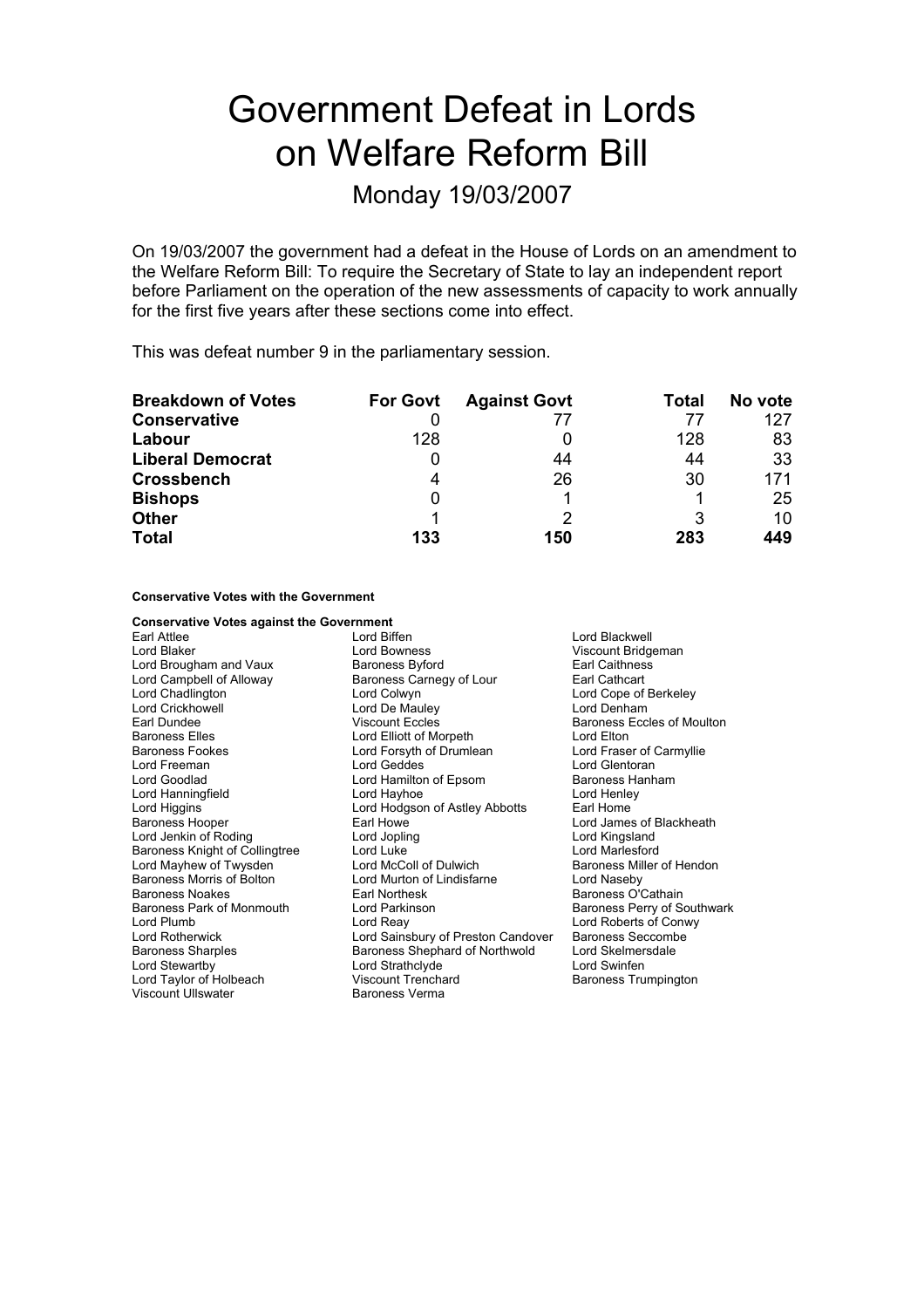### **Labour Votes with the Government**

Lord Acton Lord Adonis Lord Ahmed Lord Alli **Communist Communist Communist Communist Communist Communist Communist Communist Communist Communist Communist Communist Communist Communist Communist Communist Communist Communist Communist Communist Communist C** Baroness Andrews **Example 2** Lord Archer of Sandwell **Baroness Ashton of Upholland**<br>
Lord Baroness Ashton of Brighton **Corporation**<br>
Lord Bassam of Brighton Lord Bernstein of Craigweil **Baroness Billingham** Lord Bilston Lord Bilston Lord Bilston Lord Braque Lord Braque Lord Brooke of Alverthorpe Lord Brookman Lord Brooks of Tremorfa<br>
Lord Christopher Cord Clark of Windermere Lord Clarke of Hampstea Lord Christopher **Lord Clark of Windermere** Lord Clarke of Hampstead<br>
Lord Clinton-Davis **Lord Corbett of Castle Vale** Baroness Corston Lord Clinton-Davis Lord Corbett of Castle Vale<br>
Baroness Crawley Baroness David Lord Davies of Coity Lord Eatwell Lord Elder Lord Elder Lord Evans of Temple Guiting<br>Lord Evans of Parkside Lord Ealconer of Thoroton Baroness Farrington of Ribblet Lord Faulkner of Worcester Lord Filkin Lord Foster of Bishop Auckland<br>Lord Foulkes of Cumnock Lord Fyfe of Fairfield Baroness Gale Lord Foulkes of Cumnock Lord Fyfe of Fairfield Baroness Gale<br>Baroness Gibson of Market Rasen Lord Giddens Colding Baroness Golding Baroness Gibson of Market Rasen Lord Giddens **Baroness Golding**<br>Lord Goldsmith Lord Gordon of Strathblane Baroness Goudie Lord Gould of Brookwood Lord Graham of Edmonton Lord Griffiths of Burry Port<br>
Lord Grocott Lord Haris of Haringey Lord Harison Lord Hart of Chilton Lord Haskel Lord Haworth Baroness Hilton of Eggardon Baroness Hollis of Heigham Lord Howarth of Newport<br>Baroness Howells of St Davids Lord Howie of Troon Lord Hughes of Woodside Baroness Howells of St Davids Lord Howie of Troon<br>Lord Hunt of Kings Heath Lord Janner of Braunstone Baroness Jones of Whitchurch Lord King of West Bromwich Lord Kirkhill<br>
Lord Lord Lofthouse of Pontefract Lord Macdo<br>
Lord Lipsey Lord Macdo Lord Lipsey Lord Lofthouse of Pontefract Lord Macdonald of Tradeston<br>
Lord MacKenzie of Culkein Lord Mason of Barnsley Baroness McDonagh Lord MacKenzie of Culkein Lord Mason of Barnsley Baroness McDonagh<br>
Lord McIntosh of Haringey Baroness McIntosh of Hudnall Lord McKenzie of Luton Lord McIntosh of Haringey **Baroness McIntosh of Hudnall** Lord McKenz<br>Lord Moonie **Baroness Morgan of Huyton** Lord Morgan Baroness Morgan of Drefelin Lord Morris of Aberavon<br>Lord Patel of Blackburn Lord Pendry Lord O'Neill of Clackmannan Lord Patel of Blackburn Baroness Quin **Baroness Ramsay of Cartvale** Carto Card Randall of St Budeaux<br>
Lord Rea Cord Cartoness Rendell of Babergh Lord Richard Lord Robertson of Port Ellen Lord Rooker Consument Cord Rosser<br>Baroness Rovall of Blaisdon Lord Sawver Corp. Baroness Scotland of Asthal Baroness Royall of Blaisdon **Carolic Sawyer Constructs Baroness Scotland Constructs** Lord Sample Cord Snape Lord Soley **Lord Stone of Blackheath** Lord Strabolgi<br>Baroness Symons of Vernham Dean Lord Taylor of Blackburn Baroness Taylor of Bolton Baroness Symons of Vernham Dean Lord Taylor of Blackburn Baroness Taylor Charles Taylor Charles Taylor of Blackburn Baroness Taylor Charles Taylor Charles Taylor Charles Baroness Therminson Lord Thomas of Macclesfield Franchess Thorness Thornton Lord Truscott Lord Triesman **Lord Truscott** Lord Truscott Lord Tunnicliffe<br>
Lord Turnberg **Communication**<br>
Lord Turnberg **Communication**<br>
Baroness Turner of Camden Baroness Warwick of Undercliffe<br>Lord Winston

Lord Barnett<br>
Baroness Billingham<br>
Lord Bilston<br>
Lord Bilston Lord Boyd of Duncansby Baroness David **Baroness David Lord Davies of Oldham**<br>
Lord Desai Lord Gordon of Strathblane Lord Harris of Haringey Lord Harrison<br>
Lord Haskel Lord Haworth Lord Janner of Braunstone **Baroness** Jay of Paddington<br>Lord Janner of Braunstone **of Braunstone of Audament** Baroness Morgan of Huyton<br>
Lord Morris of Aberavon<br>
Lord O'Neill of Clackmannan Baroness Rendell of Babergh Lord Richard<br>Lord Rooker Lord Rosser Viscount Simon<br>
Lord Stone of Blackheath<br>
Lord Strabolgi **Baroness Turner of Camden** Lord Warner<br> **Baroness Whitaker** Lord Williams of Elvel Lord Winston Lord Woolmer of Leeds

Lord Falconer of Thoroton **Baroness Farrington of Ribbleton Lord Filter** Lord Engine Baroness Farrington of Ribbleton

**Labour Votes against the Government**

### **Liberal Democrat Votes with the Government**

### **Liberal Democrat Votes against the Government**<br>Lord Addington **butch** Lord Avebury

Baroness Bonham-Carter of Yarnbury Lord Bradshaw Lord Cotter Lord Divideo Lord Dholakia Lord Dykes<br>
Viscount Falkland Corporation Character Corporation Character Corporation Character Character Character Char<br>
Lord Garder Viscount Falkland **National Baroness Falkner of Margravine** Lord Garden<br>
Lord Goodhart **Caroliness Hammed Baroness Hammed Baroness Hammed Baroness Hammed Baroness Hammed Baroness Hammed B** Lord Goodhart **Baroness Hamwee** Baroness Hamilton Baroness Harris of Richmond<br>
Lord Jones of Cheltenham **Baroness Hamwee** Lord Lord Lee of Trafford

Lord Kirkwood of Kirkhope

Baroness Barker<br>Lord Clement-Jones